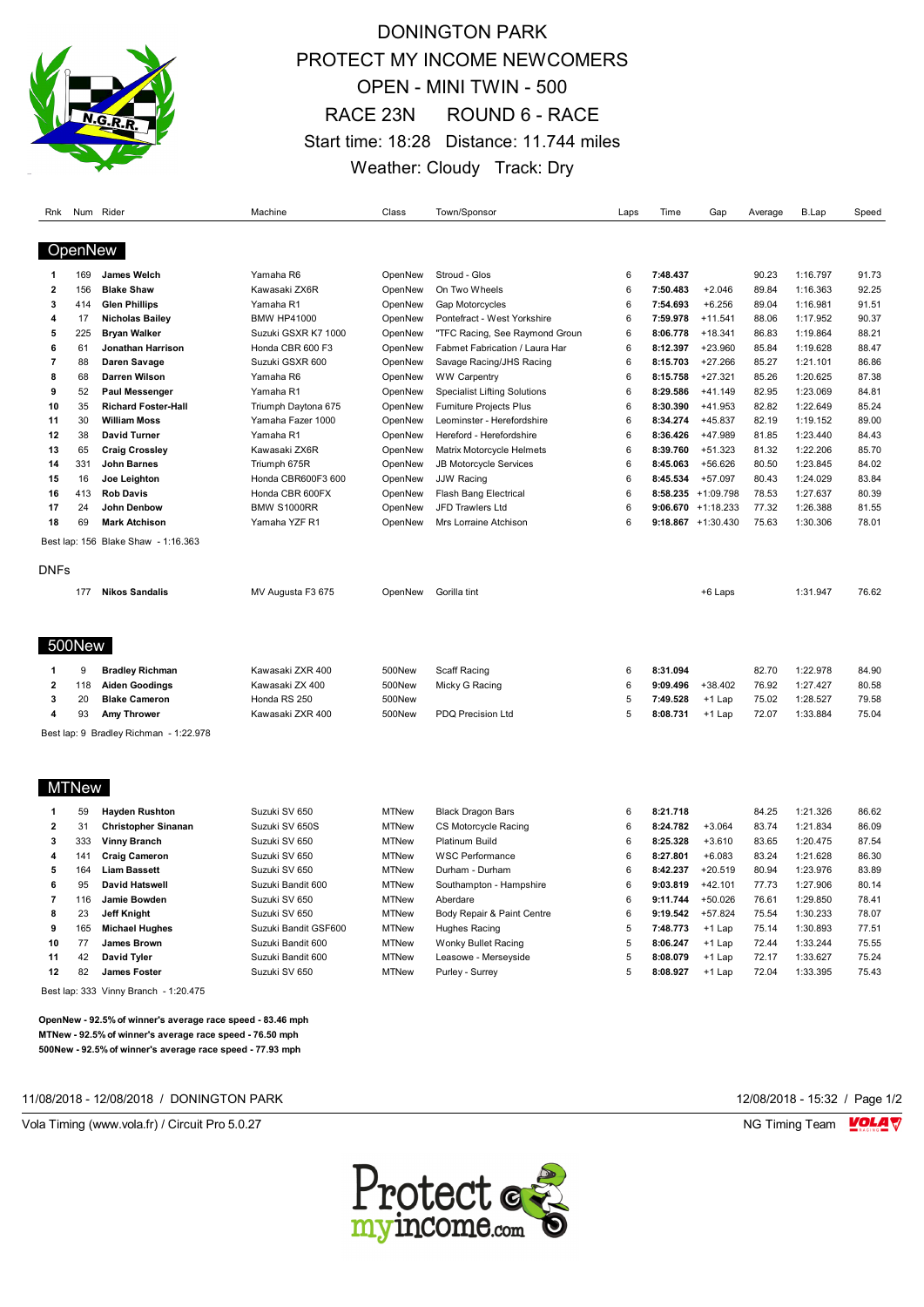DONINGTON PARK PROTECT MY INCOME NEWCOMERS OPEN - MINI TWIN - 500 RACE 23N ROUND 6 - RACE Start time: 18:28 Distance: 11.744 miles Weather: Cloudy Track: Dry

**No 333 - Vinny Branch - NEW MT NEWCOMERS CLUB CLASS LAP RECORD**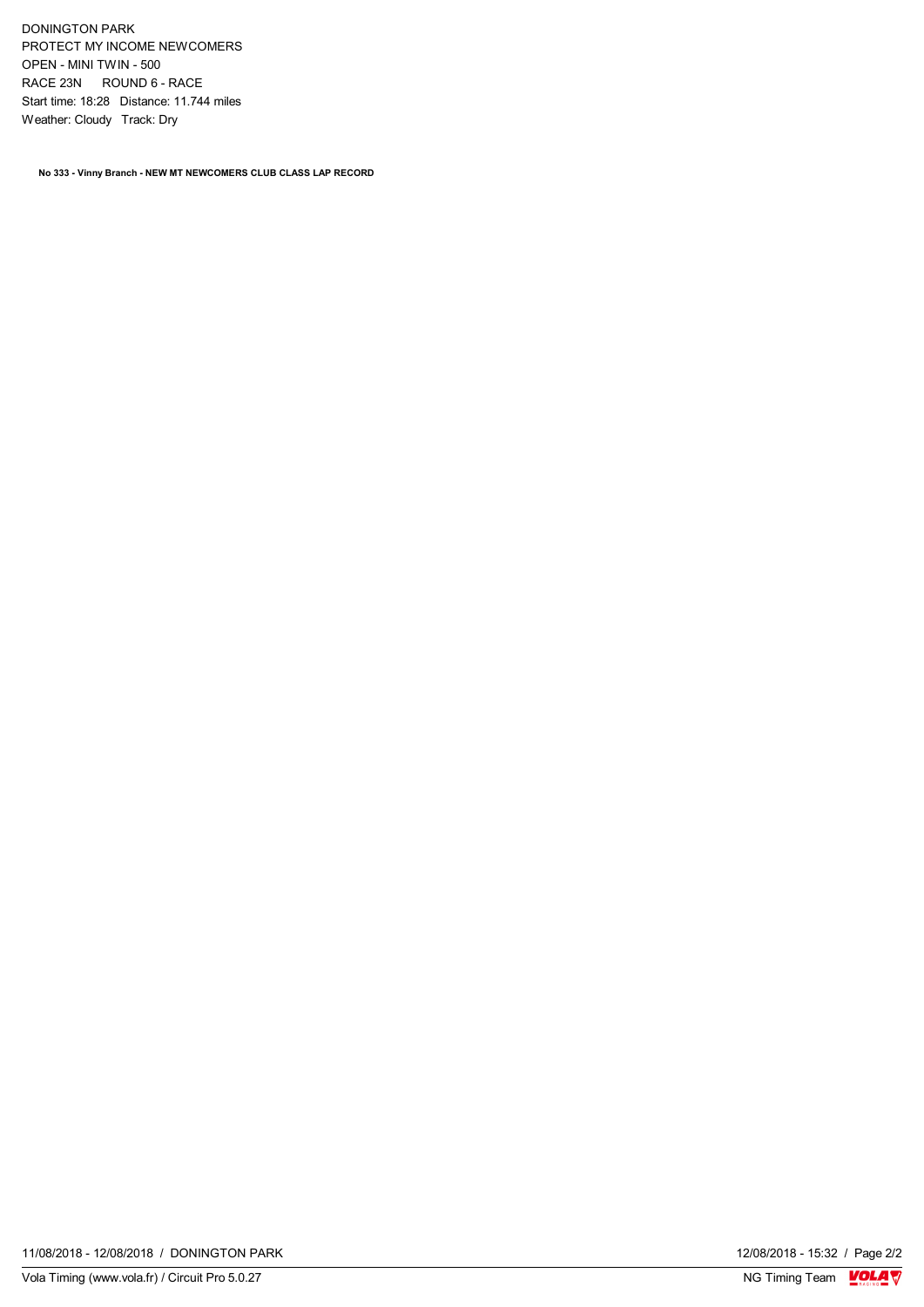

 Aiden Goodings START

> **1:30.536 1:29.460 1:28.824** 1:28.837 **1:27.427**

Amy Thrower

START

 **1:35.193 1:33.884** 1:35.701 1:35.208

Blake Cameron

**START** 

 **1:31.838 1:31.176 1:28.527** 1:30.052

Blake Shaw

**START** 

 **1:17.931 1:17.121 1:16.363** 1:18.684 1:16.590

 $\overline{1}$ 

| DONINGTON PARK                |  |
|-------------------------------|--|
| PROTECT MY INCOME NEWCOMERS   |  |
| <b>OPEN - MINI TWIN - 500</b> |  |
| RACE 23N ROUND 6 - RACE       |  |
| I AP TIMES                    |  |
|                               |  |

| Lap              | Time                   |  | Lap                     | Time                  |
|------------------|------------------------|--|-------------------------|-----------------------|
|                  | <b>Bradley Richman</b> |  |                         | <b>Craig Crossley</b> |
|                  |                        |  |                         |                       |
|                  | <b>START</b>           |  |                         |                       |
| 1                |                        |  |                         | <b>START</b>          |
| $\overline{2}$   | 1:23.631               |  | 1                       |                       |
| 3                | 1:23.675               |  | $\overline{2}$          | 1:26.890              |
| 4                | 1:23.106               |  | 3                       | 1:26.200              |
| 5                | 1:22.978               |  | 4                       | 1:25.729              |
| 6                | 1:23.182               |  | 5                       | 1:22.544              |
|                  |                        |  | 6                       | 1:22.206              |
|                  | Bryan Walker           |  |                         |                       |
|                  |                        |  |                         | <b>Daniel Nelmes</b>  |
|                  | <b>START</b>           |  |                         |                       |
| 1                |                        |  |                         | <b>START</b>          |
| $\overline{2}$   | 1:19.864               |  |                         |                       |
| 3                | 1:19.996               |  |                         |                       |
| 4                | 1:20.074               |  |                         | Daren Savage          |
| 5                | 1:20.286               |  |                         |                       |
| 6                | 1:20.968               |  |                         |                       |
|                  |                        |  |                         | <b>START</b>          |
|                  | Christopher Sinanan    |  | 1                       |                       |
|                  |                        |  | 2<br>3                  | 1:21.336<br>1:21.556  |
|                  |                        |  |                         |                       |
| 1                | <b>START</b>           |  | 4<br>5                  | 1:21.365<br>1:21.146  |
| $\boldsymbol{2}$ |                        |  | 6                       | 1:21.101              |
| 3                | 1:23.053<br>1:22.340   |  |                         |                       |
| 4                | 1:22.353               |  |                         |                       |
| 5                | 1:22.885               |  |                         |                       |
| 6                | 1:21.834               |  |                         | Darren Wilson         |
|                  |                        |  |                         |                       |
|                  | <b>Craig Cameron</b>   |  |                         | <b>START</b>          |
|                  |                        |  | $\mathbf{1}$            |                       |
|                  |                        |  | $\overline{\mathbf{c}}$ | 1:21.147              |
|                  | <b>START</b>           |  | 3                       | 1:20.625              |
| 1                |                        |  | 4                       | 1:22.201              |
| $\overline{2}$   | 1:22.543               |  | 5                       | 1:21.748              |
| 3                | 1:23.351               |  | 6                       | 1:21.074              |
| 4                | 1:23.592               |  |                         |                       |

11/08/2018 - 12/08/2018 / DONINGTON PARK 12/08/2018 - 09:08 / Page 1/3

Vola Timing (www.vola.fr) / Circuit Pro 5.0.27 NG Timing Team Monetary NG Timing Team Monetary



 **1:21.628** 1:22.136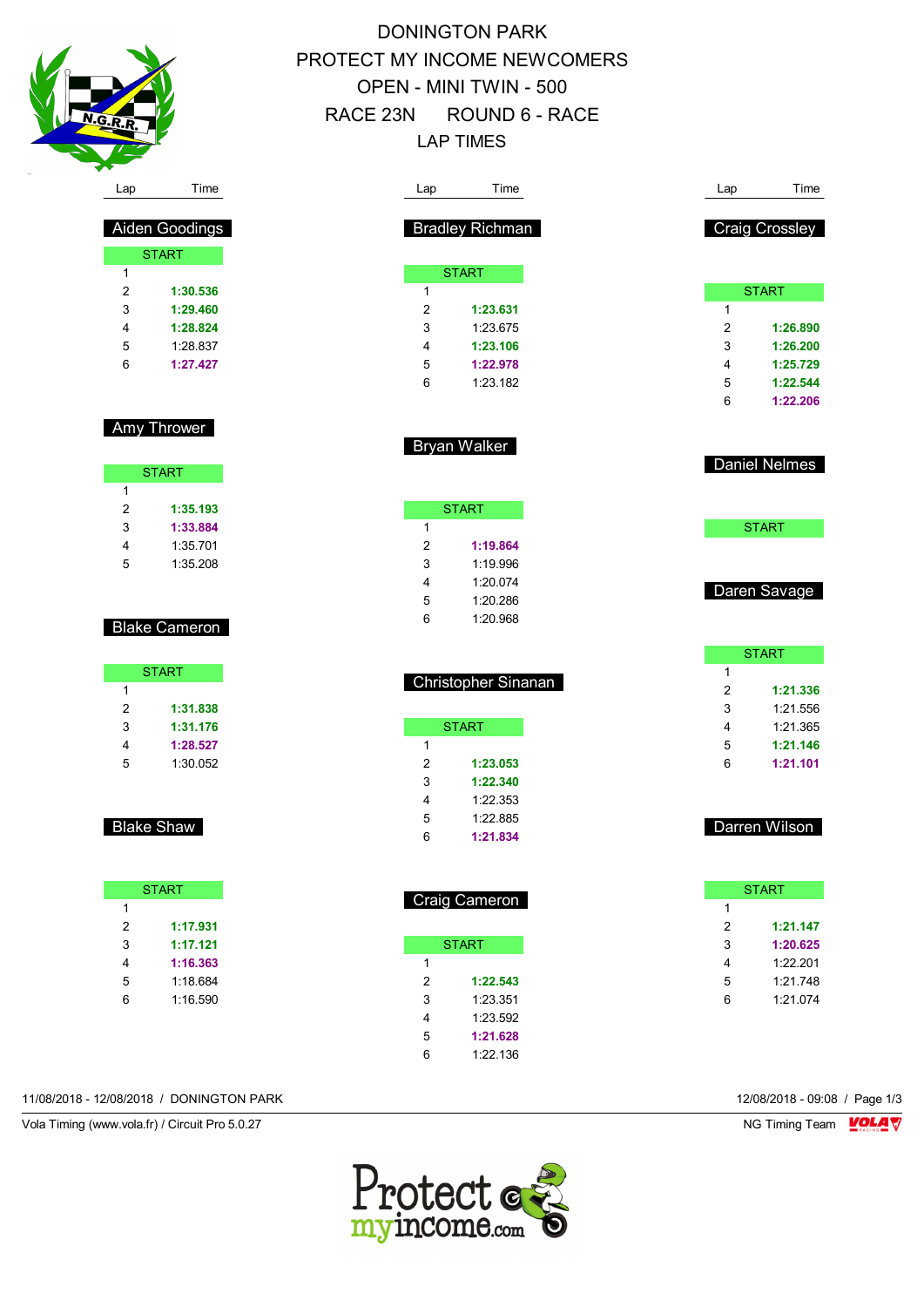DONINGTON PARK PROTECT MY INCOME NEWCOMERS OPEN - MINI TWIN - 500 RACE 23N ROUND 6 - RACE LAP TIMES

| Lap            | Time                 |  | Lap         | Time                 |
|----------------|----------------------|--|-------------|----------------------|
|                |                      |  | 6           | 1:21.609             |
|                | David Hatswell       |  |             |                      |
|                |                      |  |             |                      |
|                | <b>START</b>         |  |             |                      |
| 1              |                      |  |             | James Brown          |
| $\overline{2}$ | 1:27.906             |  |             |                      |
| 3              | 1:29.321             |  |             | <b>START</b>         |
| 4              | 1:29.735             |  | 1           |                      |
| 5              | 1:29.270             |  | 2           | 1:34.696             |
| 6              | 1:29.130             |  | 3           | 1:34.770             |
|                |                      |  | 4           | 1:35.424             |
|                |                      |  | 5           | 1:33.244             |
|                | David Turner         |  |             |                      |
|                |                      |  |             |                      |
|                |                      |  |             | James Foster         |
|                | <b>START</b>         |  |             |                      |
| 1              |                      |  |             | <b>START</b>         |
| 2              | 1:25.001             |  | 1           |                      |
| 3              | 1:24.641             |  | 2           | 1:37.652             |
| 4              | 1:23.440             |  | 3           | 1:34.531             |
| 5              | 1:23.919             |  | 4           | 1:33.395             |
| 6              | 1:24.239             |  | 5           | 1:34.273             |
|                |                      |  |             |                      |
|                |                      |  |             |                      |
|                | David Tyler          |  |             | James Welch          |
|                |                      |  |             |                      |
|                | <b>START</b>         |  |             |                      |
| 1              |                      |  |             | <b>START</b>         |
| 2              | 1:35.506             |  | 1           |                      |
| 3              | 1:33.627             |  | 2           | 1:17.476             |
| 4<br>5         | 1:35.709<br>1:34.175 |  | 3<br>4      | 1:18.020<br>1:16.797 |
|                |                      |  | 5           | 1:17.592             |
|                |                      |  | 6           | 1:17.734             |
|                |                      |  |             |                      |
|                | <b>Glen Phillips</b> |  |             |                      |
|                |                      |  |             | Jamie Bowden         |
|                |                      |  |             |                      |
|                | <b>START</b>         |  |             |                      |
| 1<br>2         | 1:17.386             |  | 1           | <b>START</b>         |
| 3              | 1:16.981             |  | 2           | 1:29.850             |
| 4              | 1:17.118             |  | 3           | 1:30.166             |
| 5              | 1:18.222             |  | 4           | 1:30.531             |
| 6              | 1:18.946             |  | 5           | 1:30.693             |
|                |                      |  | 6           | 1:30.409             |
|                |                      |  |             |                      |
|                | Hayden Rushton       |  |             |                      |
|                |                      |  | Jeff Knight |                      |
|                |                      |  |             |                      |
| 1              | <b>START</b>         |  |             | <b>START</b>         |
| $\overline{c}$ | 1:22.294             |  | 1           |                      |

 **1:32.530 1:31.129 1:30.699**

| Lap | Time     |
|-----|----------|
| 5   | 1:30.233 |
| 6   | 1:31.264 |
|     |          |
|     |          |

| Joe Leighton |  |
|--------------|--|
| <b>START</b> |  |

| 1  |          |
|----|----------|
| 2  | 1:26.594 |
| 3  | 1:25.362 |
| 4  | 1.27995  |
| 5  | 1:25.314 |
| ่ค | 1:24.029 |

| John Barnes |
|-------------|
|             |
|             |

| <b>START</b> |          |  |  |  |
|--------------|----------|--|--|--|
| 1            |          |  |  |  |
| 2            | 1:25.893 |  |  |  |
| 3            | 1.27.949 |  |  |  |
| 4            | 1:28 431 |  |  |  |
| 5            | 1:24.993 |  |  |  |
| հ            | 1:23.845 |  |  |  |

|   | John Denbow |
|---|-------------|
|   | START       |
|   |             |
| - |             |

| 2 | 1:31.149 |
|---|----------|
| з | 1:29.351 |
| 4 | 1:28.606 |
| 5 | 1:28.346 |
| 6 | 1:26.388 |

| Jonathan Harrison |  |
|-------------------|--|
|                   |  |

|   | START    |  |  |
|---|----------|--|--|
| 1 |          |  |  |
| 2 | 1:21.244 |  |  |
| 3 | 1:20.636 |  |  |
| 4 | 1:19.628 |  |  |
| 5 | 1:20.534 |  |  |
| 6 | 1:20.573 |  |  |
|   |          |  |  |

Liam Bassett

11/08/2018 - 12/08/2018 / DONINGTON PARK

 **1:21.326** 1:21.629 1:22.117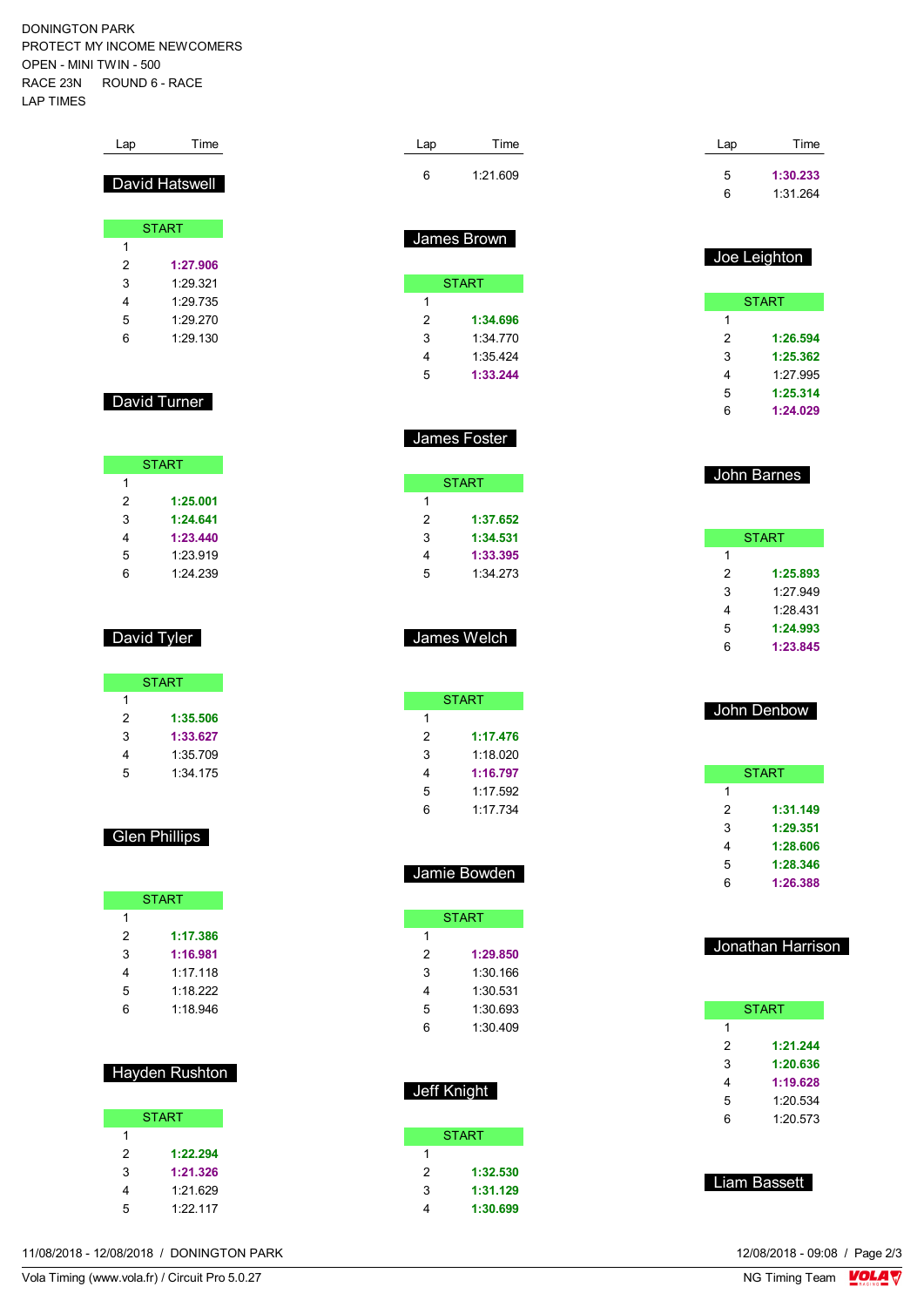DONINGTON PARK PROTECT MY INCOME NEWCOMERS OPEN - MINI TWIN - 500 RACE 23N ROUND 6 - RACE LAP TIMES

| Lap | Time         |
|-----|--------------|
|     | <b>START</b> |
| 1   |              |
| 2   | 1:25.245     |
| 3   | 1:25.125     |
| 4   | 1.25260      |
| 5   | 1:23.976     |
| 6   | 1.24408      |
|     |              |

#### **Mark Atchison**

| <b>START</b> |          |  |
|--------------|----------|--|
| 1            |          |  |
| 2            | 1:31.464 |  |
| 3            | 1:31 937 |  |
| 4            | 1:30.306 |  |
| 5            | 1:31.135 |  |
| հ            | 1:31.642 |  |

### Michael Hughes

| <b>START</b> |          |  |
|--------------|----------|--|
| 1            |          |  |
| 2            | 1:33.693 |  |
| 3            | 1:31.709 |  |
| 4            | 1:30.893 |  |
| 5            | 1:31.273 |  |

### Nicholas Bailey

| <b>START</b> |          |  |
|--------------|----------|--|
| 1            |          |  |
| 2            | 1:19.402 |  |
| 3            | 1:17.952 |  |
| 4            | 1:18.017 |  |
| 5            | 1.18644  |  |
| հ            | 1:19.942 |  |

### Nikos Sandalis

| <b>START</b> |          |  |
|--------------|----------|--|
|              |          |  |
| 2            | 1:31.947 |  |
|              |          |  |
|              |          |  |

Paul Messenger

|   | <b>START</b> |  |  |
|---|--------------|--|--|
| 1 |              |  |  |
| 2 | 1:23.190     |  |  |
| 3 | 1:23.572     |  |  |
| 4 | 1:23.811     |  |  |
| 5 | 1:23.517     |  |  |
| 6 | 1:23.069     |  |  |
|   |              |  |  |

Lap Time

### Richard Foster-Hall

| START |          |  |
|-------|----------|--|
| 1     |          |  |
| 2     | 1:22.649 |  |
| 3     | 1:23.651 |  |
| 4     | 1.24201  |  |
| 5     | 1:23.208 |  |
| հ     | 1:23.050 |  |

#### Rob Davis

| START |          |  |
|-------|----------|--|
| 1     |          |  |
| 2     | 1:28.276 |  |
| 3     | 1:27.637 |  |
| 4     | 1:27.657 |  |
| 5     | 1:27.709 |  |
| հ     | 1:27.919 |  |

## Sam Boyd

| START |          |  |  |
|-------|----------|--|--|
| 1     |          |  |  |
| 2     | 1:29.850 |  |  |
| 3     | 1:30.166 |  |  |
| 4     | 1:30.531 |  |  |
| 5     | 1:30.693 |  |  |
| հ     | 1.30.409 |  |  |

## Vinny Branch

| <b>START</b> |          |  |
|--------------|----------|--|
| 1            |          |  |
| 2            | 1:21.751 |  |
| 3            | 1:27.522 |  |
| 4            | 1:22.729 |  |
| 5            | 1:21.545 |  |

| Lap | Time     |
|-----|----------|
| 6   | 1:20.475 |

### William Moss

|   | <b>START</b> |
|---|--------------|
| 1 |              |
| 2 | 1:21.285     |
| 3 | 1:40.020     |
| 4 | 1:20.230     |
| 5 | 1:19.152     |
| 6 | 1:21.442     |

11/08/2018 - 12/08/2018 / DONINGTON PARK

Vola Timing (www.vola.fr) / Circuit Pro 5.0.27